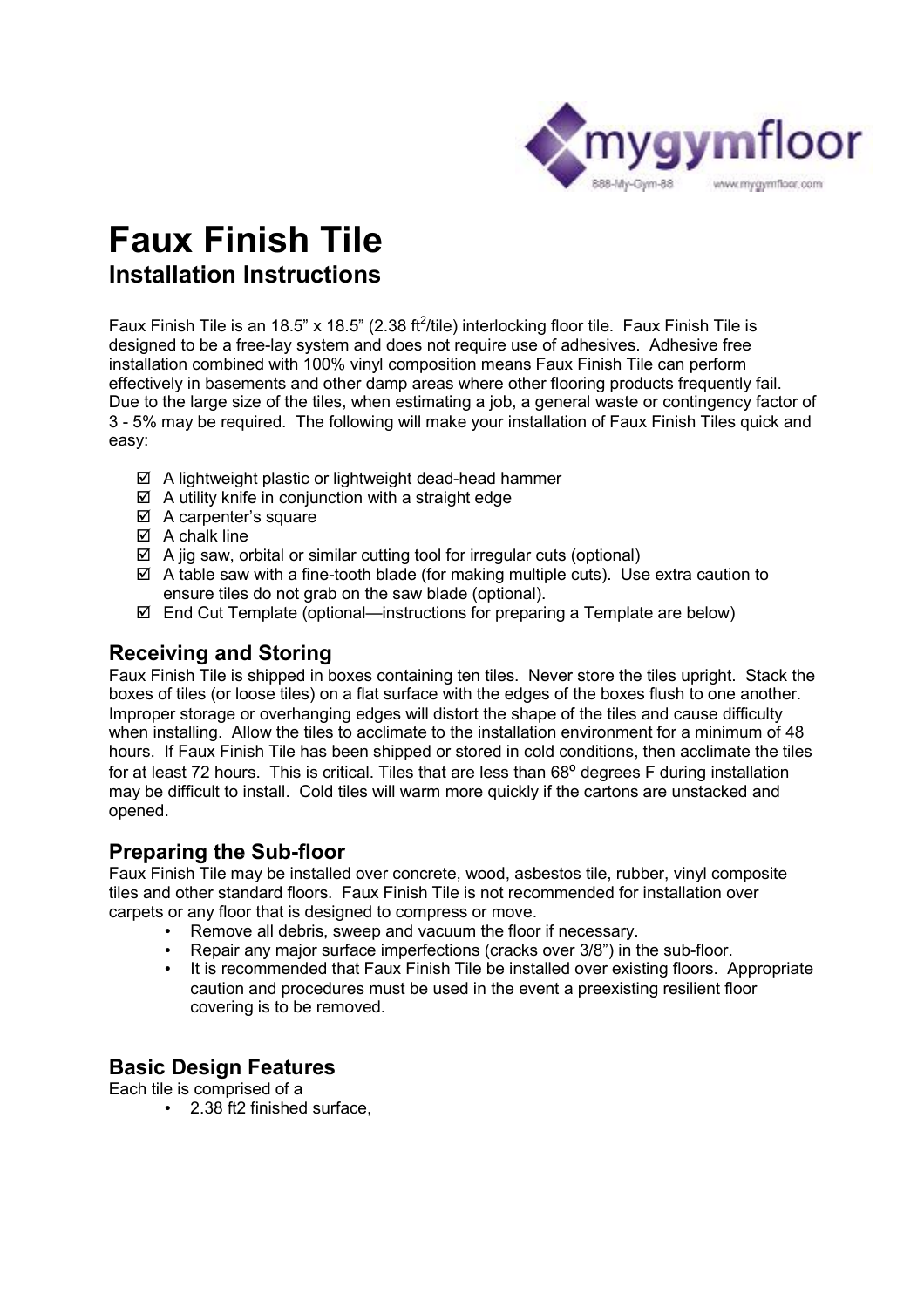- Two adjacent sides that are below and extend  $\frac{3}{4}$ " beyond the finished surface. These will be hidden when the tiles are interlocked (the Underlock Edges)
- Two adjacent finished sides with matching interlocks molded under the finished surface (the Finished Edges). The Finished Edges will be placed *over* the Underlock Edges during installation



#### **Planning Your Layout**

Faux Finish Flooring is designed with a directional hidden interlock system that must *always*  face the same way. It is helpful to think of the point where the two Underlock Edges come together as the point of an arrow, pointing you in the direction to install tiles. With this interlock feature it is easier and more effective to work in rows beginning from a corner. At your starting point the Finished Edges should be facing INTO the corner. This can be done working *either* out of a left hand corner (working left to right) or a right hand corner (working right to left).

#### **Figure 2**



Once your starting line is properly established ALWAYS MAINTAIN THE SAME ORIENTATION FOR EACH TILE, line up the edges of the tile and position a Finished Edge over the Interlock Edge.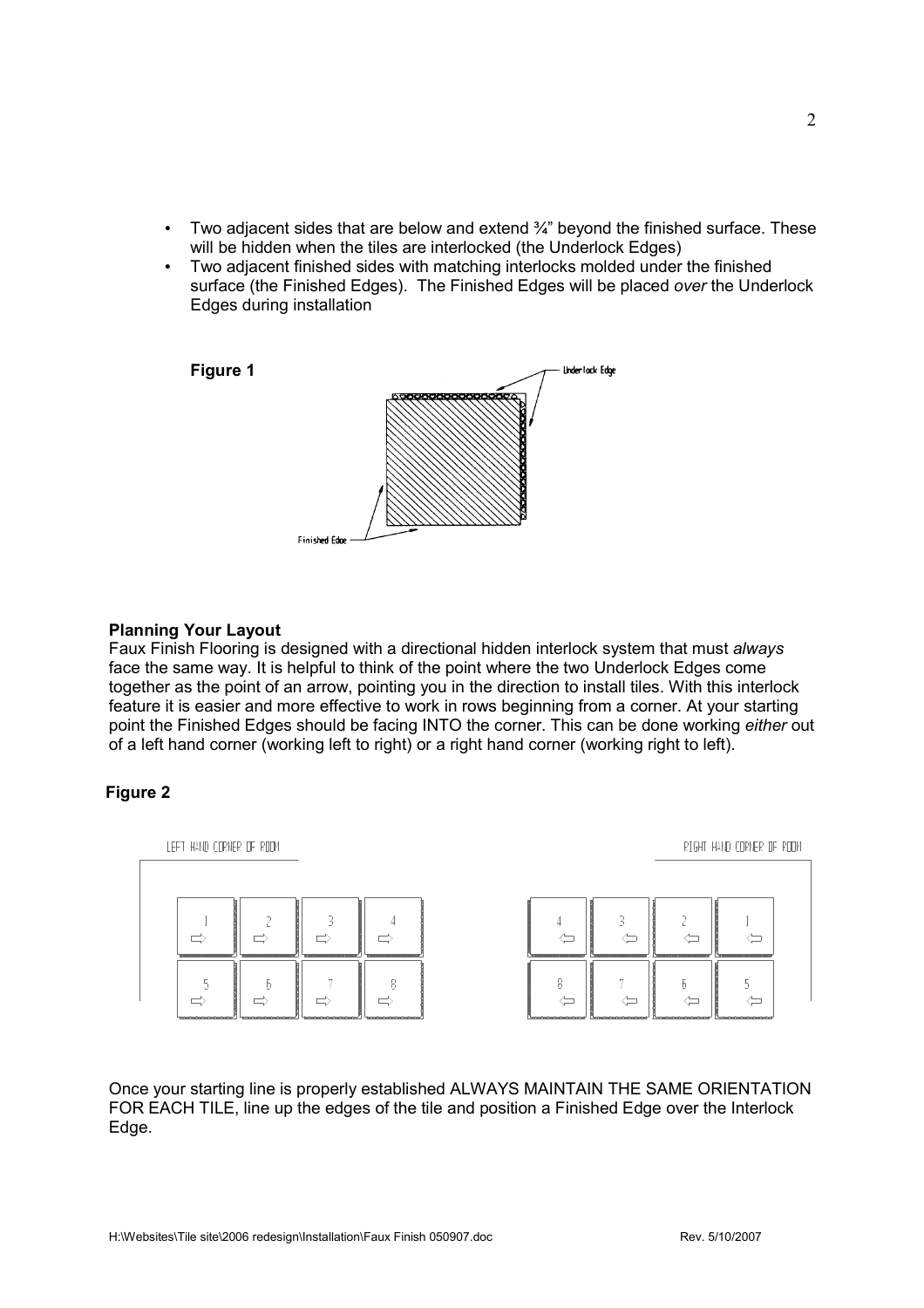## **Interlocking the Tiles**

Once the tiles are precisely lined up they may usually be pressed together by hand. It is generally most effective to begin interlocking the tiles at the midpoint of each seam and then work towards the ends. If you are using your hands you will feel the interlock snap into place. Once the edges begin to snap into place, press along the seam towards each end using your hand or by firmly tapping the interlocks using a dead head hammer. CAUTION: IF THE TILES ARE NOT INTERLOCKING DO NOT HIT HARDER WITH THE HAMMER. THIS WILL DEFORM THE INTERLOCKS AND PREVENT PROPER INSTALLATION.

HINTS: Make sure the tiles are warm prior to installation. A slight amount of "cupping" is normal to the product. This will flatten out over time but can interfere with proper match-up of the interlocks during initial installation. Odd as it seems, the easiest way to install the tiles is to use your stocking feet. Use your heel to press the interlock in place and the work towards the ends. This is effective because the added weight of your feet over a greater surface area flattens the tile and facilitates proper matching of the interlocks. Sections of the seams may pop up during installation; go back over these areas with your feet or the hammer to flatten them.

### **Establishing a Starting Point**

Like all tile products, layout planning begins by finding the center of the room or area to be covered and establishing perpendicular lines to guide your layout. Use the method outlined below to then create Guide Lines along the two walls of the starting corner. Using these methods will provide a square installation with balanced cut rows along each wall. For simpler installation with fewer cuts see Step 6.

- 1. Determine which corner will be your starting point. Do not start in a corner with a doorway.
- 2. Locate the center of the room by snapping a chalk line between the midpoints of two parallel walls. Measure and mark the midpoint of that line. Use a carpenter's square to establish a line perpendicular to the first line at the midpoint and snap a perpendicular chalk line extending to the walls. This will create a cross that intersects at the center of the room, such as in Figure 3.
- 3. Starting from the intersection of the Center Lines determine how many full rows of tiles are required in each direction. You may determine this either by calculation (using multiples of 18  $\frac{1}{2}$ ") or by laying tiles along the lines to the walls. NOTE: the hidden Underlock Edge that extends beyond the top, finished surface, is *not* to be included in these measurements.
- 4. Mark the point near the wall where the last full row will end. Measure the length from that point back to the Center Line. Draw at least two more lines of that length from the Center Line back towards the wall. Make sure they are square to the Center Line and mark their endpoints. Using those marks, snap a chalk line along the wall. This line will be parallel to the Center Line. See dotted lines in Figure 3.
- 5. Repeat Steps 3 & 4 for the other wall that adjoins the Starting Corner.
- 6. Following Step 5, if you find that the tile required to fill the final cut row along the wall is less than 1/3 of a tile you may want to consider beginning with a full tile against the wall. In this case follow all of the steps above. Measure from the center line to a point 1/4" from the wall. Mark a point the same length along the lines you drew in Step 4. Snap a chalk line along the wall. This is your starting line.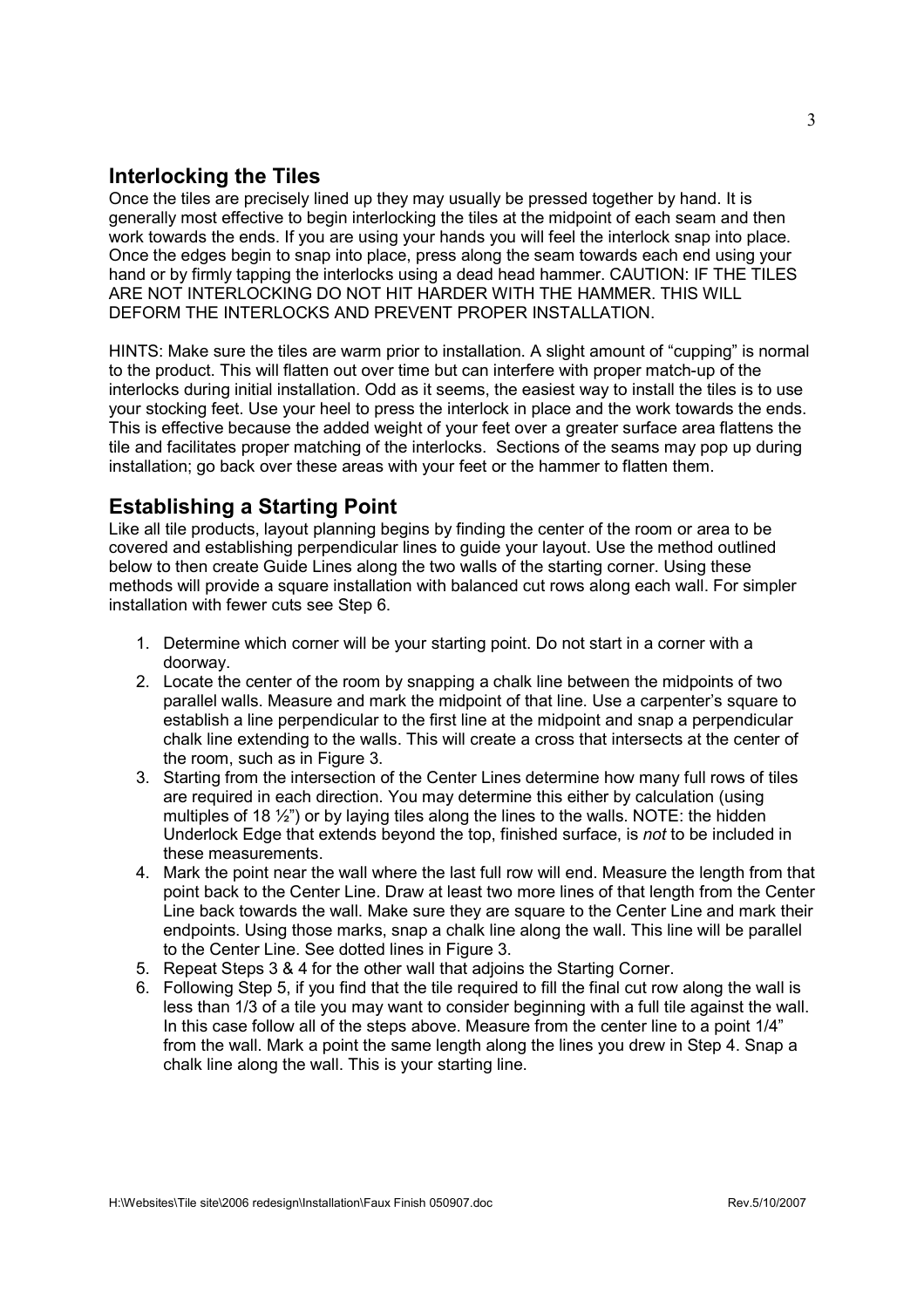

## **Installing Tiles**

Position the first tile in the Starting Corner. Make sure it is aligned with and flush with both lines. Orient the tiles as shown in **Figure 2.** Install Row 1. Keep the first row flush to established lines at all times. When the first row is complete, return to the starting corner and begin another row. Continue until the main part of the floor is installed.

- 1. FLATTEN TILES TO LINE UP INTERLOCKS. If cupped tiles are causing difficulties getting the tiles to interlock, kneel or stand on the cupped tiles to flatten them. This will help the interlocks match up.
- 2. DUE TO ANY RESIDUAL EXPANSION AND CONTRACTION THAT MAY OCCUR DURING INSTALLATION, CUT AND INSTALL ALL PERIMETER TILES AT THE END OF THE JOB.
- 3. MAKE SURE TO LEAVE A ¼" GAP FROM THE EDGE OF THE TILES TO THE WALL, COLUMNS OR ANY VERTICAL OBSTRUCTION. Cover expansion spaces with cove base. When expansion cut is exposed, if desired, fill area with a matching colored silicon caulk to allow movement and prevent dirt accumulation.
- 4. Faux Finish is durable—but not indestructible. Care should be given not to scratch the tiles during installation.

# **Fitting Partial Tiles**

To complete the job you will install partial tiles around the perimeter of the room

- 1. Create an End Cut Template by removing both of the Underlock edges (**Figure 1**) from a tile. Make clean cuts.
- 2. Beginning in a corner, place a loose tile over the installed corner tile. Line up the edges precisely. BE SURE THAT THE INTERLOCKS ARE ORIENTED IN THE SAME WAY AS THE INSTALLED TILE.
- 3. Place spacers against the wall you are working against. Butt the End Cut Template against the spacers. Template over the tile to be cut. Line up edges and mark your line.